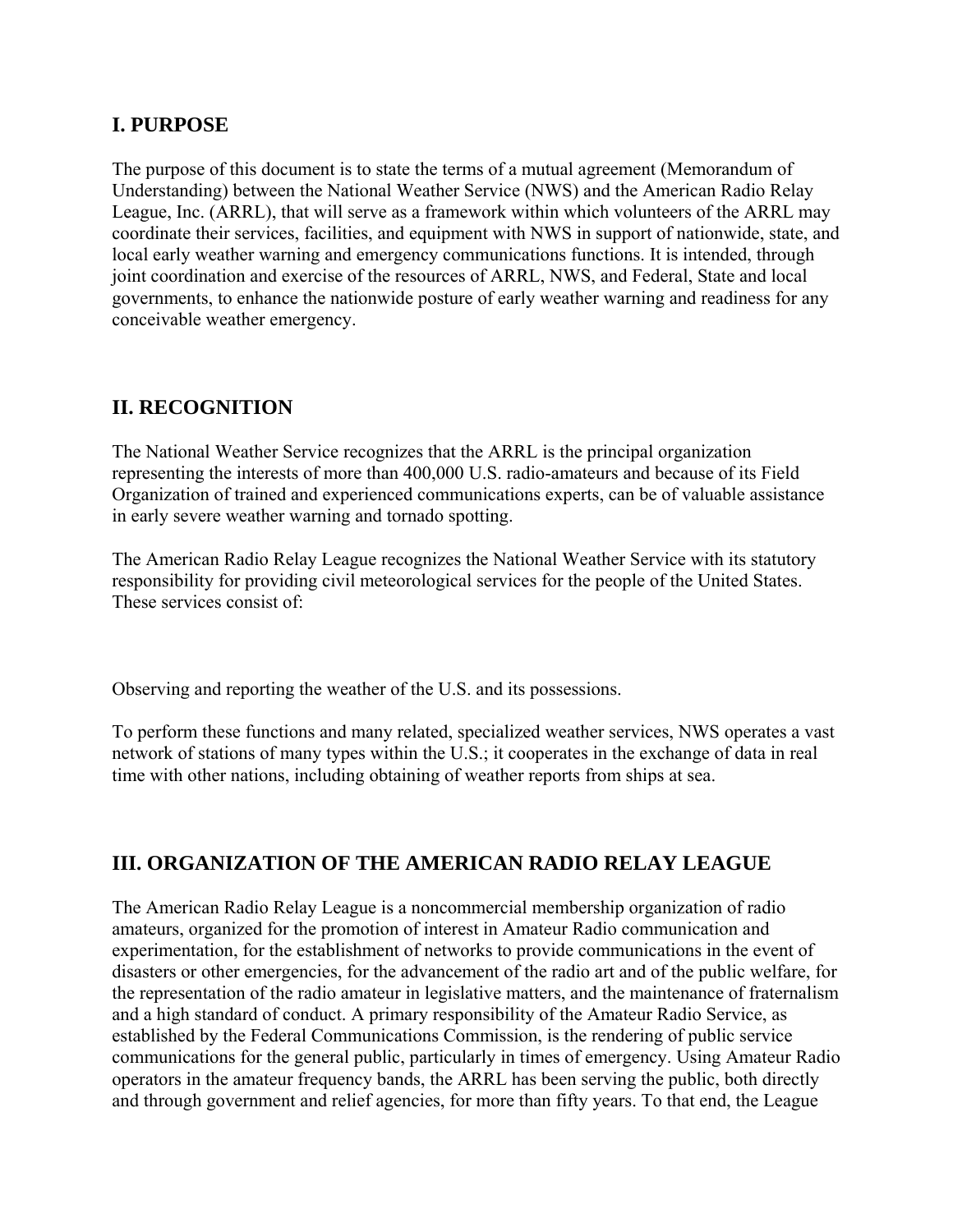created the Amateur Radio Emergency Service (ARES) and the National Traffic System (NTS). The League's Field Organization consists of sixty-seven administrative sections managed by elected Section Managers. A Section is a League-created political boundary roughly equivalent to states (or portions thereof). The Section Manager appoints expert assistants to administer the various emergency communications and public service programs in the section. Each section has a vast cadre of volunteer appointees to perform the work of Amateur Radio at the local level, under the supervision of the Section Manager and his/her assistants.

### **IV. ORGANIZATION OF THE NATIONAL WEATHER SERVICE**

The National Weather Service consists of a National Headquarters in Washington, D.C., and six regional offices in the United States: Eastern, Southern, Central, Western, Alaska, and Pacific. An NWS Public Information Office is located at Weather Service Headquarters. Fifty-two Weather Service Forecast Offices and 209 Weather Service Offices provide warnings and forecasts to the Nation.

SKYWARN is the spotter program sponsored by the NWS. Radio amateurs have assisted as communicators and spotters since its inception. In areas where tornadoes and other severe weather have been know to threaten, NWS recruits volunteers, trains them in proper weather spotting procedures and accepts the volunteers' reports during watches and episodes of severe weather. By utilizing the SKYWARN volunteers, the NWS has "eyes and ears" throughout the affected area in conjunction with NWS sophisticated weather monitoring equipment.

# **V. PRINCIPLES OF COOPERATION**

A. The American Radio Relay League agrees to encourage its volunteer Field Organization appointees, especially the Amateur Radio Emergency Service, to contact and cooperate with Regional Weather Service Headquarters for the purpose of establishing organized SKYWARN networks with radio amateurs serving as communicators and spotters.

B. ARRL further agrees to encourage its Section management teams to provide specialized communications and observation support on an as-needed basis for NWS offices in other weather emergencies such as hurricanes, snow and heavy rain storms, and other severe weather situations.

C. The National Weather Service agrees to work with ARRL Section Amateur Radio Emergency Service volunteers to establish SKYWARN networks, and/or other specialized weather emergency alert and relief systems. the principle point of contact between the ARRL Section and local NWS offices is the Meteorological Services Division of the appropriate NWS Regional Office. The addresses of the Regional offices are listed below. The national contact for ARRL is the Public Service Branch, ARRL Headquarters, Newington, CT 06111.